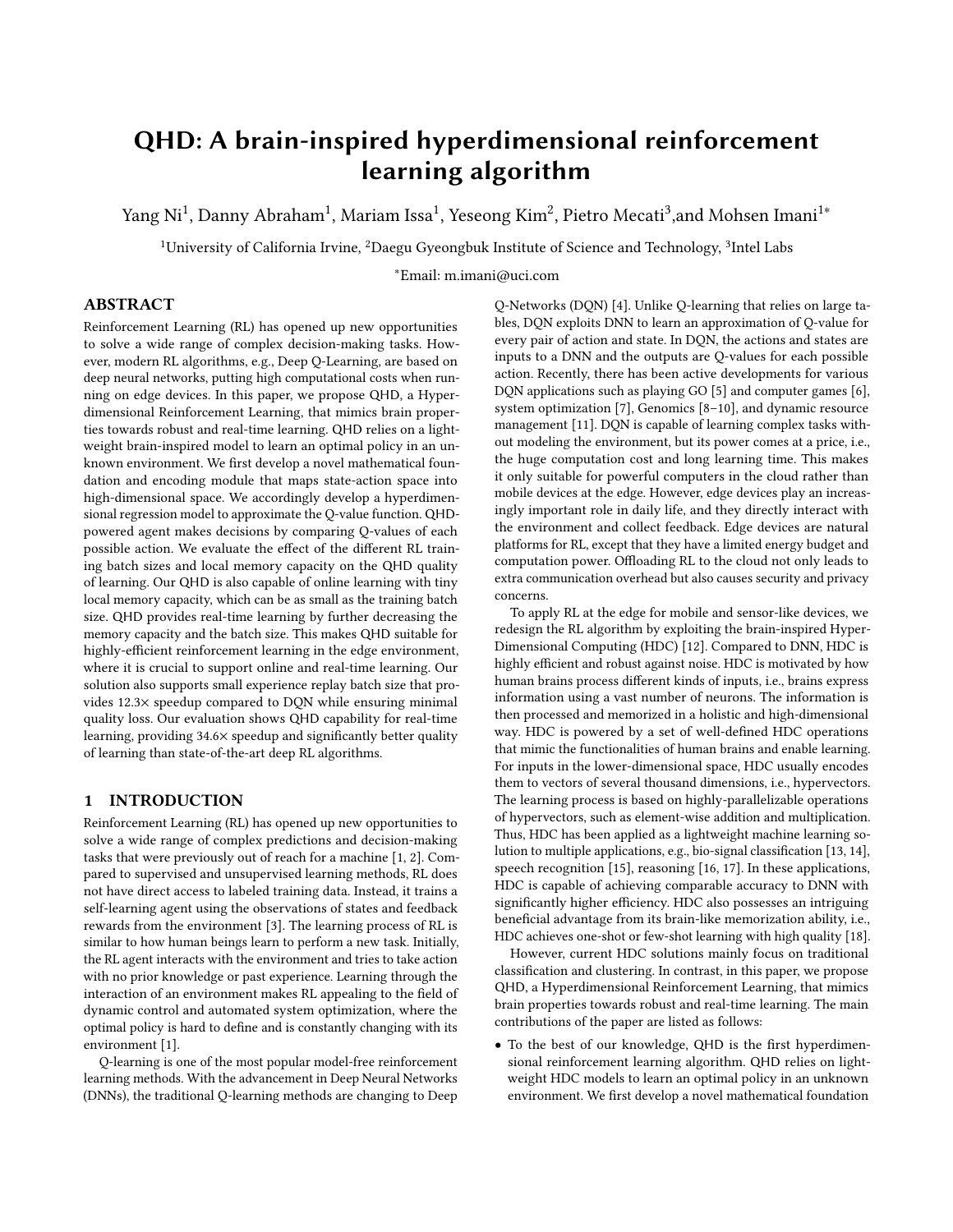and encoding module that maps state-action space into highdimensional space. We accordingly develop a hyperdimensional regression model to approximate the Q-value function. QHDpowered agent makes decisions by comparing Q-values of each possible action. Our neural-inspired QHD uses operations that are extremely hardware-friendly for edge devices.

• We evaluate the effect of the different RL training batch sizes and local memory capacity on the QHD quality of learning. Thanks to the brain-like hyperdimensional operations, QHD is able to utilize even a small amount of available training data. It thereby supports a much smaller training batch size than DQN while still providing high-quality results. Our QHD is also capable of online learning with tiny local memory capacity, which can be as small as the training batch size. QHD provides real-time learning by further decreasing the memory capacity and the batch size. This makes QHD suitable for highly-efficient reinforcement learning in the edge environment, where it is crucial to support online and real-time learning.

We compare our QHD accuracy and efficiency with the state-ofthe-art DQN algorithms for multiple dynamic control tasks. Our evaluation shows that QHD achieves significantly better overall efficiency than DQN while providing higher or comparable rewards. Our solution also supports a small experience replay batch size that provides 12.3× speedup compared to DQN while ensuring minimal quality loss. Our evaluation shows QHD capability for real-time learning, providing 34.6× speedup and significantly better quality of learning than state-of-the-art deep RL algorithms.

#### 2 RELATED WORK

Reinforcement Learning: In recent years, reinforcement learning algorithms have obtained dramatically more attention from researchers because of the advancement in Deep Reinforcement Learning (DRL). DRL is capable of dealing with complicated actionenvironment interactions and large action/state spaces. DRL algorithms such as DQN greatly expand the application of RL to fields like computer games [\[6,](#page-6-5) [19\]](#page-6-17), transportation optimization [\[20,](#page-6-18) [21\]](#page-6-19), network optimization [\[22,](#page-6-20) [23\]](#page-6-21) and health care [\[24,](#page-6-22) [25\]](#page-6-23). In [\[21\]](#page-6-19), researchers focus on the driver dispatch optimization within the online ride-sharing services, which is becoming essential for the public transportation of big cities. They use DQN to learn a policy for matching available drivers and users in order to maximize the success rate while minimizing the wait time. In the biomedical field, DRL contributes to an automated radiation adaptation protocol for radiotherapy of lung cancer patients [\[24\]](#page-6-22). All works mentioned above utilize DNN to handle complex agent-environment interaction. However, the frequent DNN model update during RL training process is computationally intensive and thus not suitable for learning at the edge. In contrast, we propose a brain-inspired reinforcement learning solution with inherent efficiency and robustness. Comparing to existing deep RL solutions, our method focuses on better energy efficiency during the learning process while maintaining high-quality results.

Hyperdimensional Computing: Hyperdimensional Computing is a brain-like computational model and an alternative lightweight machine learning algorithm. Prior HDC works mainly provide solutions to classification and cognitive tasks, such as bio-signal processing [\[13,](#page-6-11) [14\]](#page-6-12), speech recognition [\[15,](#page-6-13) [18\]](#page-6-16), robotic control [\[26\]](#page-6-24) and multi-sensor signal classification [\[27\]](#page-6-25). Work in [\[14\]](#page-6-12) uses a HDCbased method for electroencephalography (EEG) error-related signal classification. HDC provides comparable learning accuracy to traditional machine learning methods while ensuring higher computational efficiency. In these highlighted machine learning applications, HDC has outperformed state-of-the-art machine learning solutions, e.g., support vector machines [\[18,](#page-6-16) [28\]](#page-6-26) and neural networks [\[26,](#page-6-24) [27,](#page-6-25) [29,](#page-6-27) [30\]](#page-6-28). Unlike all prior works, this paper is the first effort focusing on HDC-based reinforcement learning. We develop a novel algorithm to train a self-learning agent to better interact and learn the environments. Our solution significantly improves the computational efficiency and robustness as compared to existing deep RL techniques.

# 3 QHD: HYPERDIMENSIONAL Q-LEARNING

# 3.1 Overview

Figure [1](#page-2-0) shows an overview of QHD supporting hyperdimensional reinforcement learning. In our RL task, there are two components (Agent and Environment) and three variables (Action, State and Reward). Figure [1\(](#page-2-0)a) exploits a Cartpole example to illustrate these components and variables. The cartpole is the agent, and the space around it is the environment. The cart either goes right or left, which forms the action space of the agent. The position and velocity of the cart as well as the pole angle and angular velocity, form a state vector at each time step. For each step, the cart chooses an action, then the state of the cart and pole will be updated accordingly. Depending on the pole being balanced or not, the cart gets either a positive reward or a zero reward as the feedback from the environment. As shown in Figure [1,](#page-2-0) the interaction between the agent and environment form a loop in which the action taken based on the current state leads to the next state and reward. On the other hand, we have a trajectory composed of different states, rewards, and actions from each time step until the pole loses balance. The trajectory of each episode is saved in local memory for later learning. In Figure [1\(](#page-2-0)b), we provide an overview of QHD algorithm guiding the agent in the decision-making process. In each time step, we map the state vector to a holographic hypervector using the HDC encoder. The hyperdimensional regression algorithm then predicts the Q-value for each possible action based on the input state hypervector. The final step of QHD chooses an action with the highest Q-value. In the remaining parts of this section, we introduce the HDC encoder, HDC regression, and the training of the QHD.

#### 3.2 QHD Hyperdimensional Encoding

In QHD algorithm, the learning process starts by mapping the current state vector from the original to high-dimensional space, i.e., hypervector encoding. One characteristic of this high-dimensional space is that we can create a large number of nearly orthogonal hypervectors through random sampling. Unlike the original HDC encoder that operates over binary or bipolar representation, our solution generates hypervectors with random exponential elements, e.g.,  $\vec{\mathcal{H}}_1$  belongs to  $\{e^{i\theta} : \theta \in [-\pi, \pi]\}^D$ .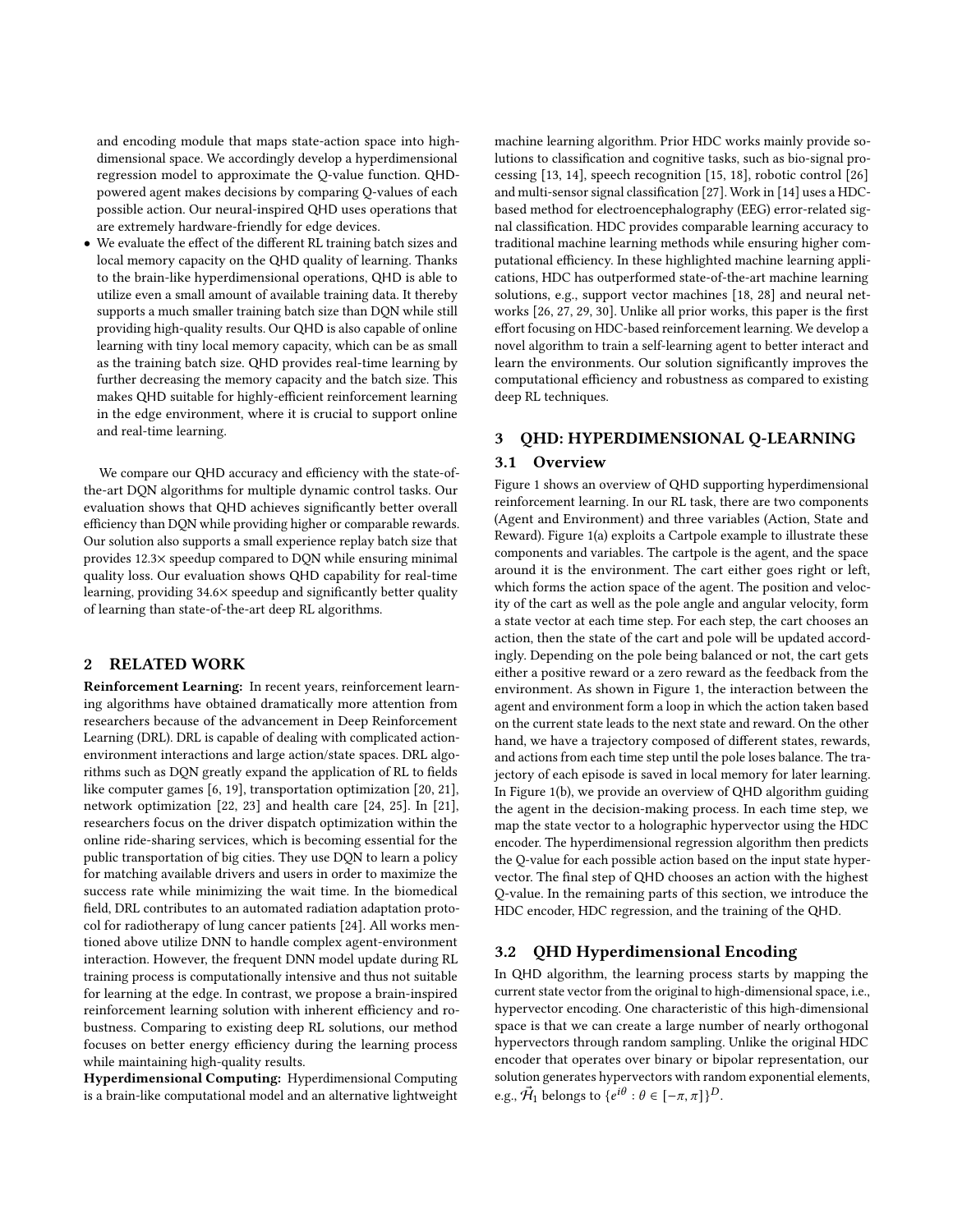<span id="page-2-0"></span>

Figure 1: Overview of QHD reinforcement learning.

<span id="page-2-1"></span>

Figure 2: Hyperdimensional encoding with complex bases.

For example, if we create two randomly generated hypervectors,  $\vec{H}_1$  and  $\vec{H}_2$ , then we have the cosine similarity  $\delta(\vec{H}_1, \vec{H}_2)$  =  $(\mathcal{H}_1 \cdot \mathcal{H}_2)/(|\mathcal{H}_1||\mathcal{H}_2|) \approx 0$ . This allows the HDC encoder to express the input using a holographic hypervector through well-defined hypervector operations. In other words, the original information is evenly distributed across all hypervector elements. The advantage of holographic representation is that we can accumulate information by combining two hypervectors, which is also reversible. Next, assuming the same two random hypervectors  $\mathcal{H}_1$ ,  $\mathcal{H}_2$  as above, we define the following HDC mathematics to model brain functionalities:

Bundling: This operation stands for component-wise addition of hypervectors. Bundling operation is the core of memorization for HDC models, in which the information from multiple hypervectors is saved into one single hypervector. The bundled hypervector is similar to every component hypervector, i.e.,  $\delta(\vec{H}_1 + \vec{H}_2, \vec{H}_1) >> 0$ . Thus, we represent sets using bundling operation.

Continuous Binding: The goal of binding is to associate items in hyperspace. Figure [2](#page-2-1) shows the functionality of our continous binding. Assuming we have an *n*-element state vector  $S_t = \{s_1, s_2, \ldots, s_n\}$ at time step *t*. For tasks with continuous state, we have  $S \in \mathcal{R}^n$ .

Our encoding generates a random exponential hypervector for each feature position  $\{\mathcal{P}_1, \mathcal{P}_2, \cdots, \mathcal{P}_n\}$  and then performs encoding as:

$$
\vec{\mathcal{H}}_1 = \vec{\mathcal{P}}_1^{s_1} \ast \vec{\mathcal{P}}_2^{s_2} \ast \cdots \ast \vec{\mathcal{P}}_n^{y_n}
$$

We define  $\vec{\mathcal{P}}_k^{s_k}$  to be the component-wise exponential of  $\vec{\mathcal{P}}_k$ . Bundling of several encoded states results in generating a memory hypervector:  $\vec{\mathcal{R}} = \vec{\mathcal{H}}_1 + \vec{\mathcal{H}}_2 + \cdots + \vec{\mathcal{H}}_m$ . Our solution is extremely flexible to move, rotate, or decode any state in high-dimension space. For example, an encoded state can be moved by Δs to left by binding the high-dimensional representation to  $\vec{\mathcal{P}}_{k}^{-\Delta s}$ . In other

words,  $\vec{\mathcal{H}} * \vec{\mathcal{P}}_1^{-\Delta s} = \vec{\mathcal{P}}_1^{(s_1 - \Delta s)} * \cdots * \vec{\mathcal{P}}_n^{s_n}$ . We exploit this adaptive and flexible representation to also decode an object from highdimension. For instance, we can extract  $s_1$  value by exploring  $\Delta s$ value until  $s_1 - \Delta s = 0$ , therefore,  $\vec{\mathcal{P}}_1^{(s_1 - \Delta s)} = \vec{\mathcal{P}}_1^0 = 1$ . This can be detected by looking at the similarity of shifted vectors with the original encoded data. Another advantage of our mathematics is its capability to decode or extract information independent of the number of features. As a result, our solution can explore the space, decode information from desired features, and potentially provide analogy and reasoning.

To improve the existing HDC encoding, we introduce the idea of a continuous complex vector method. The idea is to generate a position hypervector,  $\vec{P}$ , for each position/feature, which is correlated based on the distance between them. That is, the  $\vec{P}$ s that represent nearby locations should be similar to each other, and the  $\vec{P}$ s which represent far locations, should have almost orthogonal distribution:  $\delta(\vec{P}^x, \vec{P}^y) = \sum_i e^{i\theta_i(y-x)} \approx \mathbb{E}(e^{i\theta(y-x)})_{p(\omega)} = k(x-y)$ , where,  $k(x - y)$  is a shift-invariant kernel, which is the Fourier transform of the probability distribution.

To evaluate the similarity for Norm encoding, we first consider the hypervectors  $\rho^x * \vec{\mathcal{R}}_1$  and  $\rho^y * \vec{\mathcal{R}}_2$ , since they form the building blocks of all our encoding. Their similarity is given by

$$
\delta(\vec{\mathcal{P}}^x*\vec{\mathcal{R}}_1,\vec{\mathcal{P}}^y*\vec{\mathcal{R}}_2)\approx \mathbb{E}(\vec{\mathcal{P}}_i^{y-x}\vec{\mathcal{R}}_{1,i}^\dagger\vec{\mathcal{R}}_{2,i})\approx \delta(\vec{\mathcal{P}}^x,\vec{\mathcal{P}}^y)\delta(\vec{\mathcal{R}}_1,\vec{\mathcal{R}}_2)
$$

The error in this approximation will be due to random covariances, which will tend to 0 as we increase the dimension  $D$  (which corresponds to the number of samples while taking the expectation values). Since both these similarities are real, we need to consider only their real parts. First term  $\delta(\mathcal{R}_1, \mathcal{R}_2)$  can be written as  $\frac{1}{D} \sum_{i=1}^{D} \cos(\alpha_i - \beta_i)$ , where  $\alpha_i$  and  $\beta_i$  are uniformly sampled from  $[-\pi, \pi]$ . If  $\vec{\mathcal{R}}_1 = \vec{\mathcal{R}}_2$ , then this similarity is 1. Otherwise, because the angles matter only modulo  $2\pi$ , we can consider  $\alpha_i - \beta_i$  to be randomly sampled from  $[-\pi, \pi]$ . Assuming that *D* is large, we have:  $\delta(\vec{P}^x, \vec{P}^y) \sim N\left(k(x-y), \frac{\sigma_{p(\omega)}}{\sqrt{D}}\right)$ .

#### <span id="page-2-2"></span>3.3 QHD Hyperdimensional Regression

We develop a regression model based on hyperdimensional mathematics. Recall Figure [1\(](#page-2-0)b), the input to our hyperdimensional regression model is the action for evaluation and the encoded state hypervector. The output is the action-state value or Q-value corresponding to the input. Our regression consists of multiple model hypervectors  $\{M_1, M_2, \ldots, M_n\}$ , where *n* is the size of the action space. For evaluation of each action at time step  $t$ , we only select one of the model hypervectors  $M_A$  that corresponds to a certain action  $A$ , and the regression is operated on the current-step state hypervector  $S_t$ . These model hypervectors are initialized to all zero elements and have the same dimensionality as the encoded state hypervector, i.e.,  $M_A \in \{0\}^{\mathcal{D}}$ . Even though RL is not a typical supervised learning task, the regression part of it trains under supervision. In the context of QHD, the true value is given by the ideal Q-function, and we use hyperdimensional regression to approximately calculate the Q-value. We explain the ground truth for Q-value in Section [3.4](#page-3-0) when we introduce QHD. On the other hand, the approximated Q-value for action  $A$  is given through the dot product between the model hypervector and the encoded state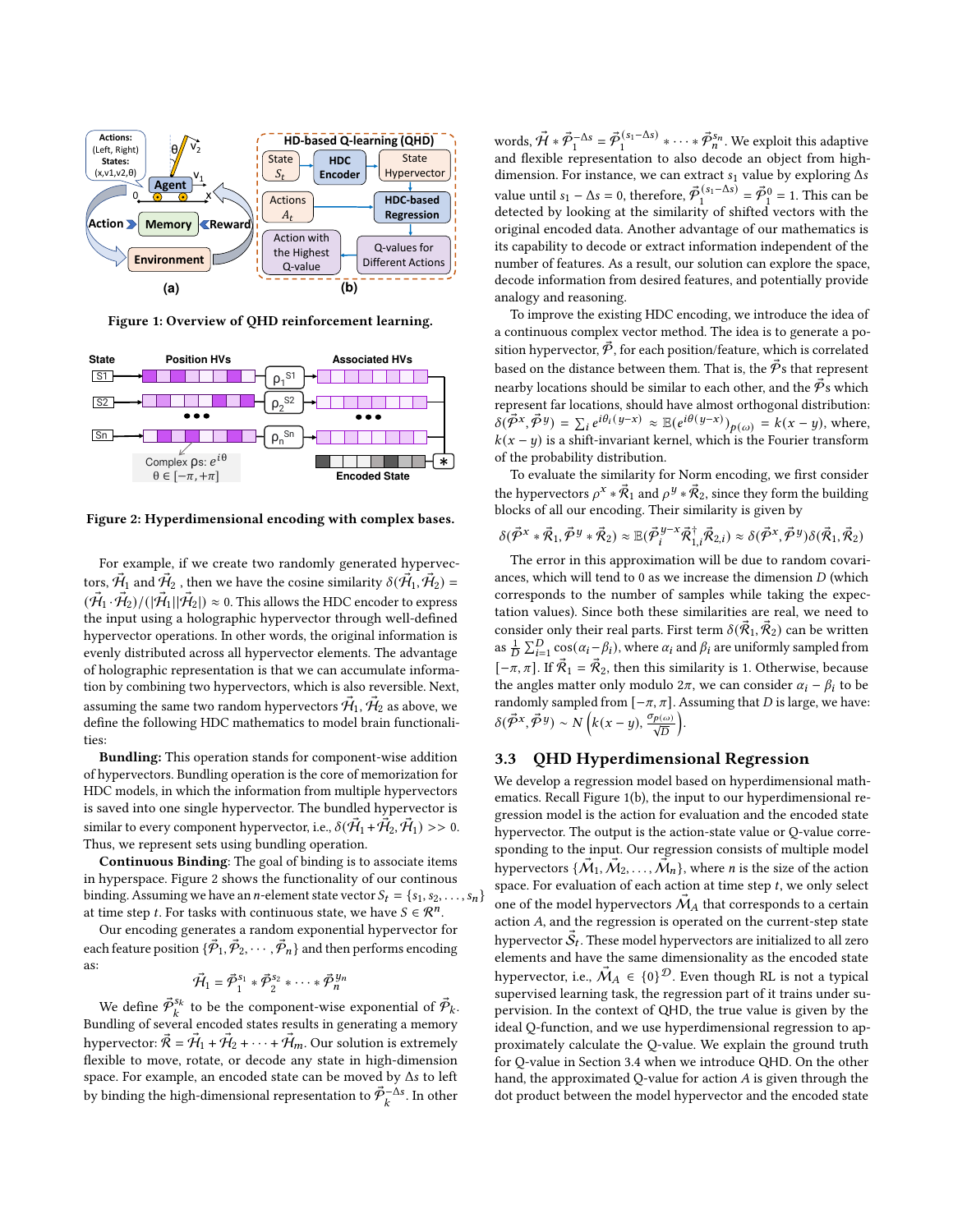hypervector:  $q_{pred} = \vec{M}_A \cdot \vec{\mathcal{S}}^T$ , where  $\vec{\mathcal{S}}^T$  is a conjugate of the encoded query with complex elements. As for the regression model update, we use the error between  $q_{pred}$  and  $q_{true}$  (ground truth). We either add or subtract a portion of the state hypervector to the model, weighted by the regression error.

$$
\vec{M}_A = \vec{M}_A + \beta(q_{true} - q_{pred}) \times \vec{S}
$$

This equation ensures that the model gets updated more aggressively for higher prediction error rates ( $q_{true} - q_{pred} \gg 0$ ). In order to have a smooth training process, we control the model update speed by multiplying a learning rate  $\beta$ . Thus, we gradually update the regression model with iterative training, and the approximation of Q-values becomes more accurate. The lightweight operations in our regression design, such as component-wise addition, contribute to the fast learning process for QHD.

# <span id="page-3-0"></span>3.4 Hyperdimensional Value-based Reinforcement Learning

In this section, we present the details for our QHD, a hyperdimensional Q-learning algorithm. We start our introduction with how agents with QHD make decisions at each time step. Current Qlearning methods, such as DQN, are value-based RL, meaning they do not directly learn a policy. Instead, they apply an indirect policy backed by the value function. In QHD, we use a greedy policy that prefers actions with higher Q-values. However, it is crucial to balance the exploration of the environment and the exploitation of the learned model. For example, always selecting actions with the highest Q-value will easily result in a sub-optimal result that gets stuck in a local minimum. This is because agents have not explored enough, and their decisions are short-sighted. On the other hand, if agents spend too much time trying new actions instead of following the learned model, we again have lower quality results. Therefore, we combine a random exploration strategy with the greedy policy, i.e.,  $\epsilon$ -decay policy. Assuming the action space  $\mathcal A$  and time step t:

$$
A_t = \begin{cases} \text{random action } A \in \mathcal{A}, & \text{with probability } \epsilon \\ \text{argmax}_{A \in \mathcal{A}} Q(S_t, A), & \text{with probability } 1 - \epsilon \end{cases}
$$

The probability of selecting random actions will gradually drop after the agent explores and learns for several episodes. In experiments, we use a rate of changing  $\epsilon$ -decay less than 1; this ensures that QHD agents start to trust their learned model more and lessen the importance of exploration. In the equation above,  $Q(S_t, A)$  is a hyperdimensional regression model that returns approximated Q-values for input action-state pairs. Once an action  $A_t$  is chosen by QHD, the agent interacts with the environment. We then obtain the new state  $S_{t+1}$  for the agent and the feedback reward  $R_t$  from the environment. At the next time step  $t + 1$ , QHD selects another action  $A_{t+1}$  according to the  $\epsilon$ -decay policy based on the updated state. This chain of actions and feedbacks form a trajectory or an episode until some termination conditions are met. To train an RL algorithm, these episodes or past experiences are usually saved to local memory as training samples. More specifically, we save a tuple of four elements for each step:  $(S_t, A_t, R_t, S_{t+1})$ .

In DQN, the RL training process and parameter update are based on DNN back-propagation, while the training in QHD utilizes more efficient hypervector operations. The regression model in QHD is trained at the end of each time step after saving current information

<span id="page-3-3"></span>

|  | Algorithm 1 QHD: HDC-based Reinforcement Learning |  |
|--|---------------------------------------------------|--|
|--|---------------------------------------------------|--|

| for Episode i do                                        |  |  |
|---------------------------------------------------------|--|--|
| for Time step $t$ do                                    |  |  |
| Get current state vector $S_t$                          |  |  |
| $\epsilon$ -greedy algorithm for choosing action $A_t$  |  |  |
| Get reward $R_t$ and new state $S_{t+1}$                |  |  |
| Record $\{S_t, A_t, R_t, S_{t+1}\}\$ to memory          |  |  |
| Call function TrainQHD for QHD training                 |  |  |
| Exploration rate decays                                 |  |  |
| <b>if</b> After $\tau$ episodes <b>then</b>             |  |  |
| Copy QHD model $Q$ to delayed QHD model $Q'$            |  |  |
| <b>function</b> TRAINQHD                                |  |  |
| Sample an experience batch $E$ from memory              |  |  |
| <b>for</b> $\{S_t, A_t, R_t, S_{t+1}\}\$ in E <b>do</b> |  |  |
| Calculate predicted q-value $q_{t\_pred}$ using (1)     |  |  |
| Calculate true q-value $q_t$ true using (2)             |  |  |
| Update hyperdimensional regression model $Q$ with (3)   |  |  |
|                                                         |  |  |

to the local memory. As in the DQN training process, we apply a strategy called experience reply. Unlike offline supervised learning, where the training dataset is fixed, it is common to have a stream of training samples in RL. Thus, it is important to refresh the memory of past learning experiences while processing the new inputs. However, in ideal settings, i.e., the capacity of local memory is unlimited, the number of training samples grows so large in the end that it becomes time-consuming to train on the full dataset. Thus, the experience replays in QHD samples a training batch from the local memory and uses it for the regression model update. The training batch includes multiple tuples of past experiences.

Now assume we sample a one-step experience tuple from past trajectories to train our QHD, i.e.,  $(S_t, A_t, R_t, S_{t+1})$ . In Section [3.3,](#page-2-2) we introduce the regression model update based on the approximation error. We first encode the input state  $S_t$  to the hypervector  $\mathcal{S}_t$ and the predicted value  $q_t$  pred is simply calculated as:

<span id="page-3-1"></span>
$$
q_{t\_pred} = Q(S_t, A_t) = \vec{S}_t^T \cdot \vec{M}_{A_t}
$$
 (1)

For supervised regression training, we need a ground truth  $q_t$  true. We cannot directly obtain the true Q-value because RL is not typical supervised learning. For time step  $t$ , the feedback is the one-step reward  $R_t$  while the Q-value is the expectation of accumulated rewards. The method to connect these two values is called the Bellman Equation or Dynamic Programming Equation [\[31\]](#page-6-29). Since most RL tasks can be viewed as a Markov Decision Process (MDP), the Bellman equation gives a recursive expression for the Q-value at step  $t$ , the expected sum of current rewards, and the Q-value for step  $t + 1$ . To learn an optimal Q-function, we use the Bellman optimality equation as shown below:

<span id="page-3-2"></span>
$$
q_{t\_true} = R_t + \gamma max_A Q'(S_{t+1}, A)
$$
 (2)

Recall that our objective in QHD is to achieve optimal policy and maximize the accumulated rewards within one episode. The Bellman optimality equation states that, in order to achieve optimal results for the whole task, we need to optimize each sub-task. Thus, the true value  $q_t$  true is the sum of  $R_t$  and the max nextstep Q-value. Instead of using model  $Q$  to calculate the maximum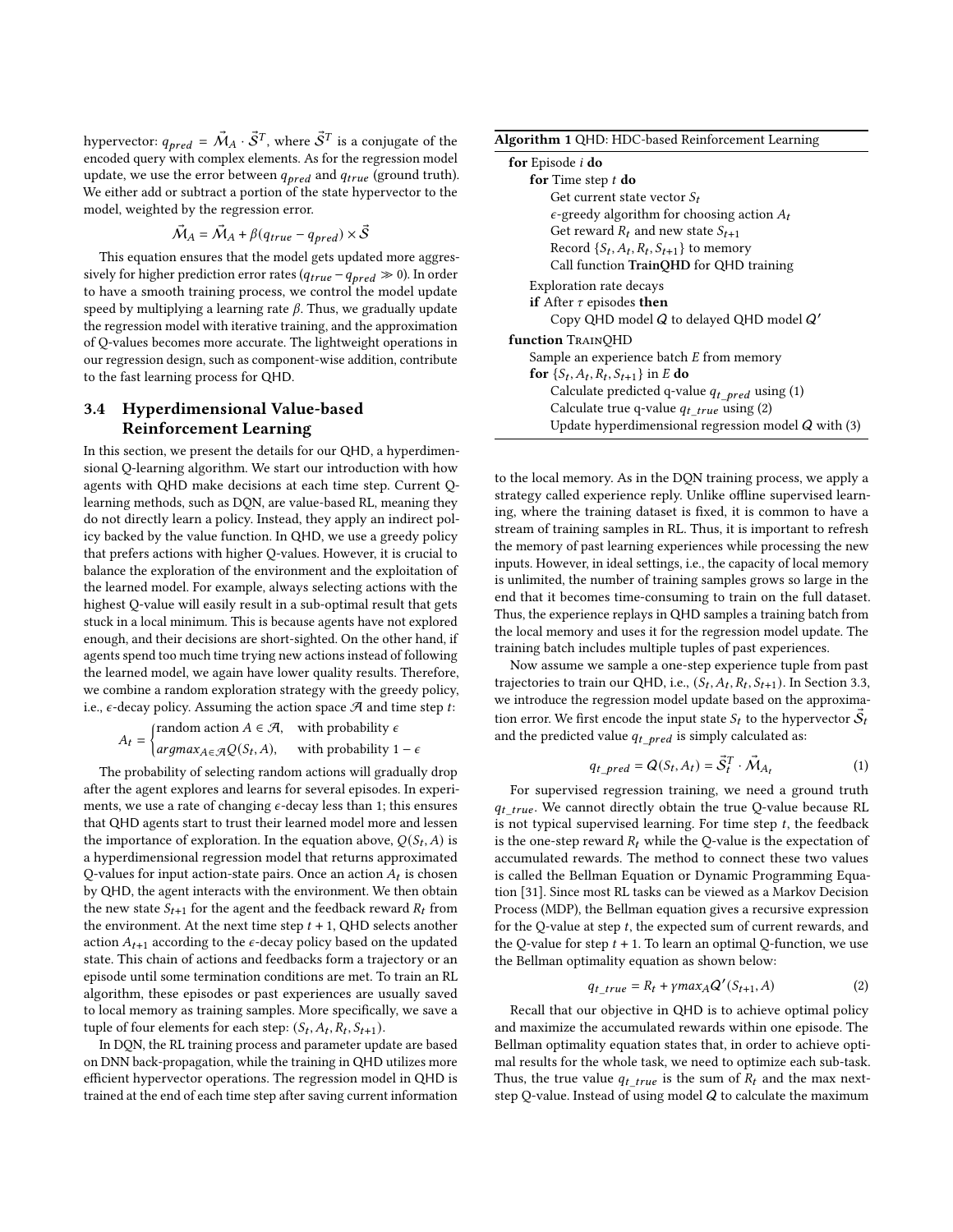<span id="page-4-1"></span>

Figure 3: Performance comparison between DQN and QHD: In (a), the Cartpole reward is averaged over the last 50 episodes; the number of episodes and runtime are recorded when the episodic reward surpasses 200. In (b), the Acrobot reward is averaged over the last 100 episodes; the rest is recorded when the past-100-episode average reward reaches -120. In (c), the LunarLander reward is averaged over the last 100 episodes; the rest is recorded when the past-100-episode average reward reaches 200.

next-step Q-value, we use a delayed model  $Q'$  which gets updated periodically using parameters in Q. This method is called Double Q-learning [\[32\]](#page-6-30); it stabilizes the learning process and avoids the overestimation of Q-value caused by the maximization in the Bellman equation. We also include a reward decay term  $\gamma$  that adjusts the effect of future rewards on the current step Q-value. If  $\gamma$  is close to 1, QHD takes more long-term effects into consideration, while when  $\gamma$  is close to 0, the model considers mostly the effect of immediate rewards and thus being short-sighted. It is worth noting that a smaller  $\gamma$  is not necessarily bad because some tasks do not have a long-term effect.

After obtaining the predicted Q-value and true Q-value, we perform regression model update. We update the model corresponding to the action taken, using the regression error  $q_{t\_true} - q_{t\_pred}$  and the encoded state hypervector. The learning rate is  $\beta$ .

<span id="page-4-0"></span>
$$
\vec{M}_{A_t} = \vec{M}_{A_t} + \beta (q_{t\_true} - q_{t\_pred}) \times \vec{S}_t
$$
 (3)

In Algorithm [1,](#page-3-3) we conclude how QHD learns in an episodic RL environment using the equations and procedures introduced above.

# 4 EXPERIMENTAL RESULT

#### 4.1 Experiment Settings

We implement our QHD algorithm on CPU hardware platform Intel Core-i7 10700 using Python. We validate the functionality of QHD with multiple control tasks in the OpenAI Gym [\[19\]](#page-6-17) and a resource management task. For the control tasks, we selected Cartpole, Acrobot and LunarLander. The objective of Cartpole is to keep the balance of an uprising pole that loosely connects to a moving cart. Acrobot is a system with two links and two joints, where force is applied to the joint between the two links. The objective of Acrobot is to swing the lower part of the hanging link until it reaches the target height. The target in the LunarLander task if to safely land the moon vehicle on the uneven ground as fast as possible by controlling three engines. For comparison, we use the DQN algorithm for the same tasks in our evaluation. In the following subsections, we compare these two methods' learning performance and efficiency in all tasks. We run both methods for 200 episodes for the Cartpole task, 500 episodes for Acrobot and 1000 episodes for LunarLander. The maximum number of steps for each episode is 1000 for Cartpole/LunarLander and 500 for Acrobot.

<span id="page-4-2"></span>

Figure 4: QHD and DQN Cartpole rewards comparison: In (a), average rewards trajectory is plot with episode index; (b) presents the trajectory with runtime as x-axis.

The regression model we used in QHD has dimensionality  $D =$ 6000 unless stated otherwise. The DQN is powered by a neural network with two hidden layers. The first layer has 128 neurons, and the second one has 256; except in the LunarLander task, where we use 64 neurons for the first layer and 128 for the second layer. The experience replay is enabled for model training in both methods, and we assume unlimited memory for rewards and runtime comparison. We select different parameters for sampling training batches to ensure the best learning quality for both methods. The QHD training batch size is 4 for Acrobot/Cartpole and 10 for LunarLander, and the DQN training batch size is 64 for all tasks. Rewards and runtime results for both methods are averaged over multiple trials.

#### 4.2 RL Rewards & Runtime comparison

Figure [3](#page-4-1) compares the performance of DQN and QHD over three popular OpenAI control tasks. The bar graphs compare the final rewards achieved by both methods and the runtime needed for reaching preset goals. We set the goal of Cartpole as keeping balance for more than 200 steps, i.e., the episodic reward is larger than 200. As for Acrobot, the goal is to reach the target height within 120 steps, which means the reward is larger than -120. The goal in LunarLander task is 200 rewards. In this figure, we use slightly different criteria for achieving goals in three tasks. For Cartpole, we focus on the immediate episodic reward in runtime comparison because the DQN method cannot stabilize above 200 rewards. For Acrobot and LunarLander, we collect the average reward over the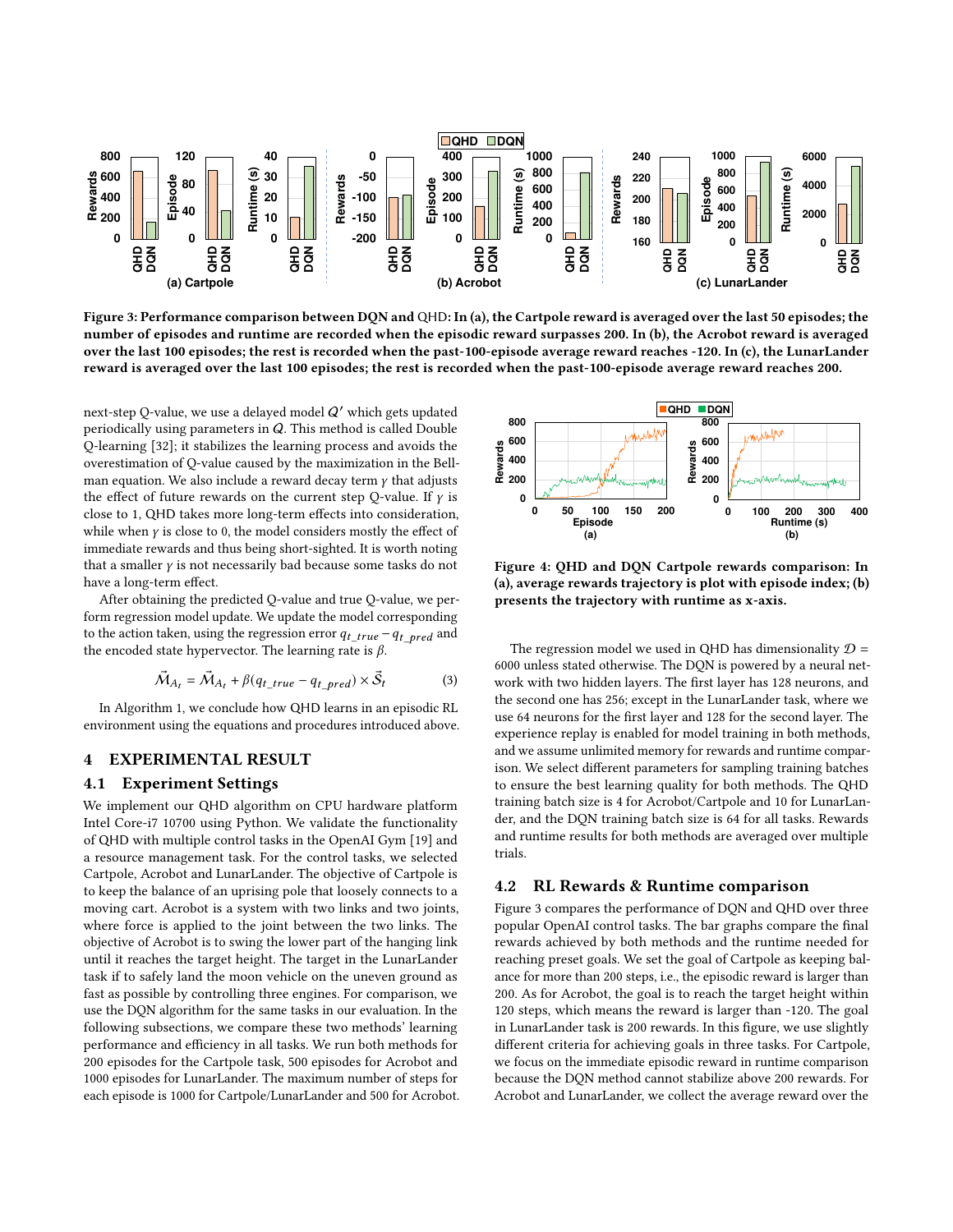<span id="page-5-0"></span>

Figure 5: QHD and DQN Acrobot rewards comparison with both episode index and runtime index.

past 100 episodes as the standard. As shown in Figure [3\(](#page-4-1)a) and [4,](#page-4-2) QHD achieves significantly higher final rewards in Cartpole compared to DQN. Within 200 episodes, QHD provides an averaged episodic reward over 660, which is nearly 4× higher than DQN. Note that QHD may need a higher number of episodes than DQN. For example, QHD reaches 200 rewards after 101 episodes while DQN only needs 42 episodes. However, considering the total execution time (shown in Figure [4b](#page-4-2)), QHD is significantly faster than DQN. This efficiency comes from the lightweight nature of QHD.

We also present the result comparison for the Acrobot task in Figure [3\(](#page-4-1)b) and [5.](#page-5-0) As for the quality of learning, QHD achieves similar results compared to DQN. The averaged reward of QHD is slightly lower than that of DQN due to fluctuation at the end of the trial. However, our QHD provides significantly better learning efficiency compared to DQN. QHD is about 10× faster than DQN in terms of runtime and uses  $2\times$  fewer number of episodes. In the figure, we show that our QHD converges to the goal much faster at the beginning of the learning process. The ability of QHD to rapidly capture patterns in the environment and accurately memorize past experience is very appealing to RL tasks.

As for the LunarLander task, we compare the RL performance and runtime in Figure [3.](#page-4-1) It shows that, comparing to DQN, our QHD provides significantly higher efficiency in terms of both number of episodes and actual runtime while also achieving slightly higher rewards. QHD achieves the goal nearly 400 episodes earlier than DQN and about 2600 seconds (2 times) faster in runtime.

# 4.3 Evaluate the effect of training batch size

As we mentioned in [3.4,](#page-3-0) both our QHD and DQN relies on experience replay that periodically provides the learning agent with the past experience. Since the memory is assumed to be infinite and the reinforcement learning process can be extended to infinite episodes, we need to sample the training dataset from the large memory with preset batch size. This parameter is rather crucial because it controls how much past experience is available for the agent to learn from, thereby deeply influencing the learning quality. Usually, a larger batch size provides the agent with a better view of the environment and prevents it from forgetting past experience. However, increasing the number of training samples also brings greater computation and communication costs, which is not ideal for efficient learning at the edge. Our QHD, on the other hand, aims to fully utilize the provided training samples at each step; and we observe from the following results that it relieves the requirement for large batch sizes and saves the runtime for RL training.

<span id="page-5-1"></span>

Figure 6: Explore the effect of batch size on both DQN and QHD using Acrobot task: In (a), we record average rewards of the last 100 episodes. In (b), we record the total runtime for 500 episodes and collect the goal-achieved runtime when QHD reaches the average reward of -120.

In Figure [6,](#page-5-1) we explore the effect of replay batch size on both methods using the Acrobot task. Figure [6a](#page-5-1) compares the average rewards for the last 100 episodes, and it is clear that our QHD performs significantly better than DQN for different batch size settings, especially for smaller batch sizes. For example, when we only provide two random samples for each model training step, QHD can still achieve the goal with an average of -102.9 rewards. On the other hand, DQN performs poorly with the reward of -480.9, which is close to the lowest possible reward of -500. This means that DQN fails to learn the Acrobot task, and it does not efficiently utilize the limited available training samples. We also observe that increasing the batch size by a large amount from 2 to 30 helps DQN achieves better average rewards of -215.9. However, it is still unable to reach the goal of -120 rewards even with 15× larger batch size than the minimum setting of QHD. When we increase the batch size for QHD, the figure shows a steady increase in average rewards. When the batch size of QHD is set to 30, it achieves higher rewards than the DQN results shown in the last section with a batch of 64.

Apart from better performance, our QHD also provides higher efficiency. In Figure [6\(](#page-5-1)b), We compare the total runtime of QHD and DQN with different batch sizes. For QHD, we provide both the runtime for 500 episodes and the runtime when the goal is achieved. For DQN, only total runtime is provided because DQN cannot achieve the goal with small batch sizes from 2 to 30. Our QHD is constantly faster than DQN for these batch size settings. With the batch size of 2 (15), our QHD is about 6.5 $\times$  (1.7 $\times$ ) faster than DQN in terms of total runtime. Focusing on the actual runtime when achieving the target, QHD shows an even larger improvement, e.g., the speedup is about  $12.3 \times (2.6 \times)$  with the batch size of 2 (30).

#### 4.4 QHD vs. DQN with Limited Memory

In the above sections, we assume the local memory for RL experience replay has infinite capacity, i.e., the agent has access to all previous experience during the training. Even though we use sampling to select training sets, each data point in memory can possibly be used for training. However, in practical implementations of RL algorithms, the memory capacity is limited due to energy and space budgets, especially in the low-power edge environment. Thus, in this section, we evaluate the performance of our QHD with limited memory size and compare it to the DQN results.

In Figure [7\(](#page-6-31)a), we present the average reward achieved by both methods under different memory capacity limitations. The reward